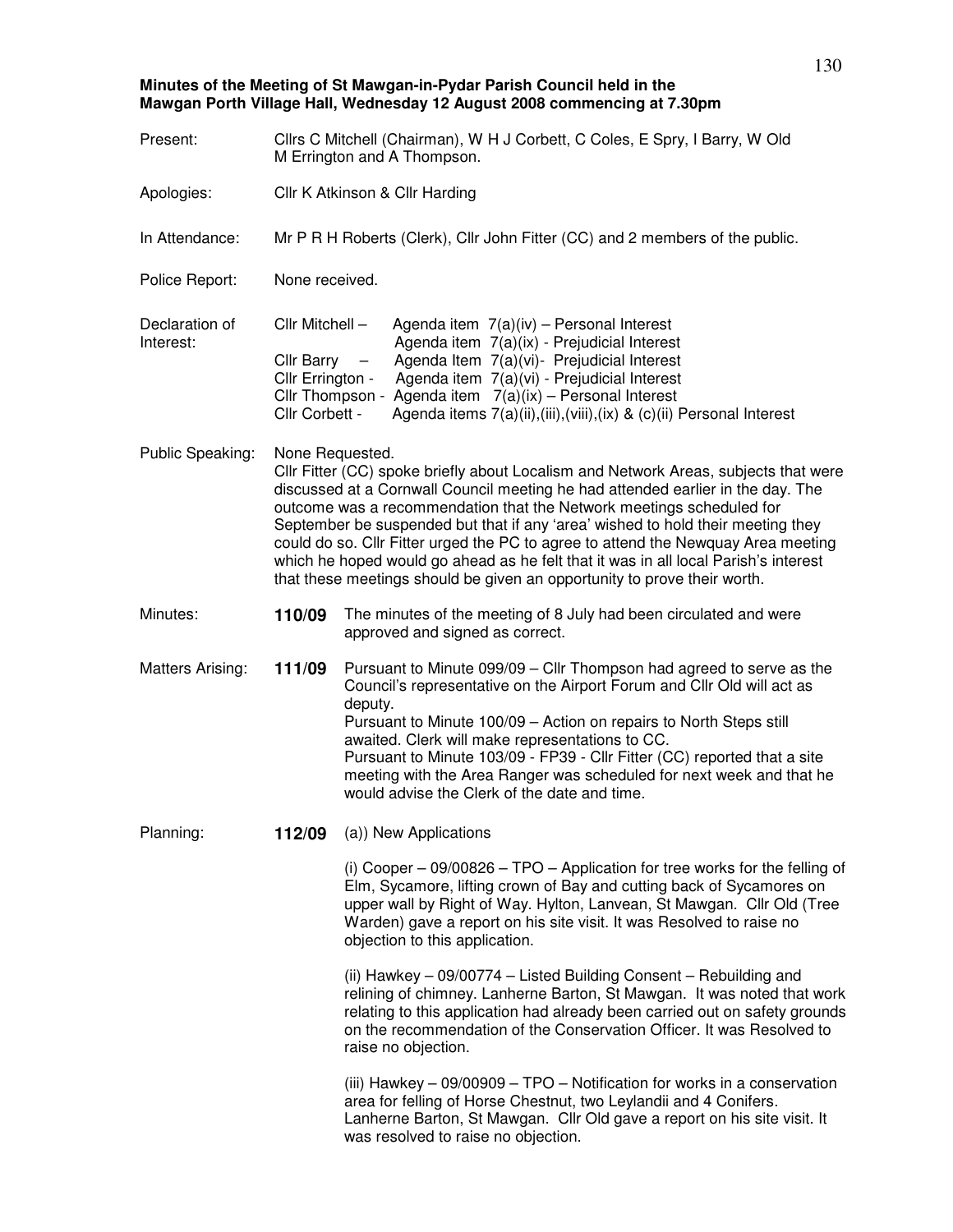(iv) Stewart – 09/00922 – Demolition in Conservation Area – Take down Cornish hedge section to boundary with lane to form two parking bays with permeable surface. Reconstruct Cornish hedge to back edge of parking 900mm high. St Teresa, St Mawgan. The Chairman advised members that the applicant had telephoned him to discuss the application for improvements to the property. In discussion the need for vehicle parking was recognised but there were concerns raised about the destruction of this Cornish hedge at the proposed location in the heart of this ancient complex. Proposed Cllr Thompson and seconded Cllr Old that the PC supports the application. An amendment to this proposal was made by Cllr Corbett, seconded by Cllr Errington, that a more sympathetic approach to parking be considered by creating space behind the wall within the curtilage of the property. Voting on the amendment 4 in favour, 1 against, 3 abstentions. The amendment was carried. The amendment now being the proposal before Council was approved voting 6 in favour with 1 abstention.

(v) Stewart – Tree Preservation Order for works at St Teresa, St Mawgan The Chairman explained that this had been included on the agenda as the CC Planning Case Officer had indicated that the PC would receive the paperwork. However it had subsequently been decided that the trees in question were not under a TPO, but needed permission to fell following a specialist report, as they were in the Conservation Area; the trees being two Fir trees and a Hazel in close proximity to the rear of the house and the thinning of the crown of a Yew at the front of the property. The details given to the PC were advisory only. It was agreed that Council seek greater clarity on the felling of trees in the Conservation Area and the policy for their replacement. The Clerk will contact the CC TPO Officer for our area to clarify the matter or arrange a suitable briefing.

(vi) Wilcox – 09/00913 – Reserved Matters approval for application 06/01296 for the erection of a split bungalow and garage. Plot 7, Tredragon Close, Mawgan Porth. Before leaving the Chamber for this item Cllr Barry exercised her right to comment on the proposal. She requested that in considering the proposal, CC planners be asked to pay due regard for the provision for disposal of surface water run-off from the property. Additionally the Clerk tabled an email request form a local resident on the same issue. The Chairman outlined the planning history of the site. Proposed Cllr Corbett, seconded Cllr Thompson that the PC raises no objection to this application. This was Resolved nem.con. The comments on surface water will be put to the CC Planning Case Officer. Cllr Barry and Cllr Errington left the chamber for this item.

(vii) Skinner – 09/00889 – Construction of 5 yurts and a permanent WC/laundry building. The Park, Mawgan Porth. Proposed Cllr Thompson, seconded Cllr Old that the PC supports this application. Voting 6 in favour of the proposal - 2 abstentions.

(viii) Wheeler – 09/01006 – Regularised retention and completion of demolition and construction works to redundant barns for three holiday units. Merlin Farm, Mawgan Porth. It was Resolved to support this application.

(ix) McLuskie – 09/00984 – Proposed minor extension (dormer windows to west elevation) and associated internal alteration works to provide 2 en-suites to existing first floor bedrooms and conversion of existing dormer window (south elevation) to dormer window with full length glazed doors. The Chairman having declared a Prejudicial interest in this application left the Chamber. It was Resolved that Cllr Corbett takes the Chair for this item. Proposed Cllr Old, seconded Cllr Thompson that the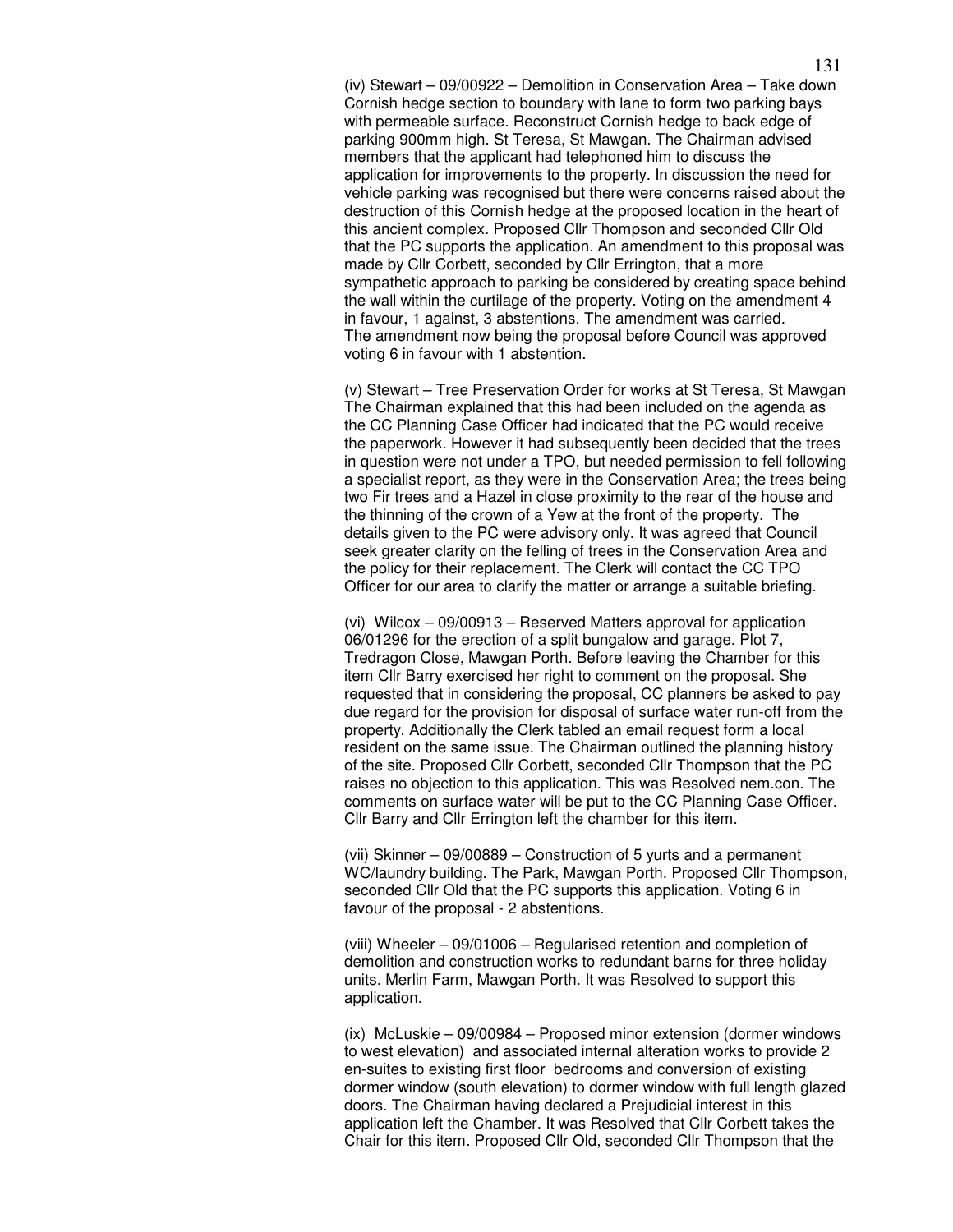PC raises no objection to this application. This was Resolved nem.con. The Chairman returned to the chamber to resume Chairmanship of the meeting.

## (b) Advice from Cornwall Council

(i) Raise roof of existing garage/study area to form new room in roof. Erect new detached double garage and convert existing integral garage area to habitable space. Alter existing bedroom windows/doors to give access to existing first floor deck area. Waters Edge, Tredragon Road, Mawgan Porth (Min097/09). Granted.

(ii) Listed building consent to raise height of doorway into kitchen. Old Lanvean Cottage, Lanvean, St Mawgan (Min084/09). Granted. (iii) Construction of an access route from A3059 to serve existing buildings at Newquay Cornwall Airport (Min070/09). Granted (iv)Enforcement –ENF/09/0198 – Marver House – The Case Officer has received a response from the Planning Agent working on behalf of the owners of Marver House. He states that the owners are intending to use the property for their own personal use when managing the holiday park or to allow friends and family to have use of the house when they are not in residence. There may also be an occasion when it is let as holiday accommodation. The Case Officer stated that she would continue to take note of the works taking place at the property.

(v) Enforcement – ENF/09/0378 – Investigation has commenced on the possible breach of planning control at a site adjacent to the entrance of High Barn Farm – alleged residential occupation.

## (c) Other Issues

(i) Felling of trees Carnanton Woods. The Chairman tabled the correspondence he had had with CC over this matter. In particular he read the letter from the Airport Director in which the Director clearly related the removal of the trees to the requirements placed by the CAA in order to obtain the operating licence. He made no reference to the decision to remove such a large area of the woods having been made later due to the final decision on the location for the Air Traffic Control Tower. It was agreed that the PC had still not received a satisfactory answer on this issue, and the Clerk was instructed to write under the FOI to the CAA, for copies of the documents relating to the removal of trees.

(ii) Airport Terminal - Apron Lighting. The Chairman tabled a letter from a Lanvean resident (which also related to the above item) expressing concern about the lack of consultation by CC with residents who live on the skyline and who are most affected by the effects of additional lighting. It was noted that the PC had been consulted regarding the Apron Lighting through the Planning process and had raised no objection. It was agreed that the Chairman responds to the letter.

(iii) Refurbishment of Tredragon Road on completion of the hotel development. Cllr Errington gave a short slide presentation which showed the problems that have occurred in Tredragon Road during the building period. He advised members that at the last residents meeting with the Contract manager, they were not totally convinced that all the issues raised would be addressed. In response the Chairman stated that he had received assurances from the Contract Manager that a survey of Tredragon Road had been carried at the beginning of the development, and that on completion the road would be reinstated hopefully to a better standard than that which existed at the beginning of the works. Also the verges and hydrant damage would be made good. It was agreed that the PC would support the residents in seeking a satisfactory outcome to these issues.